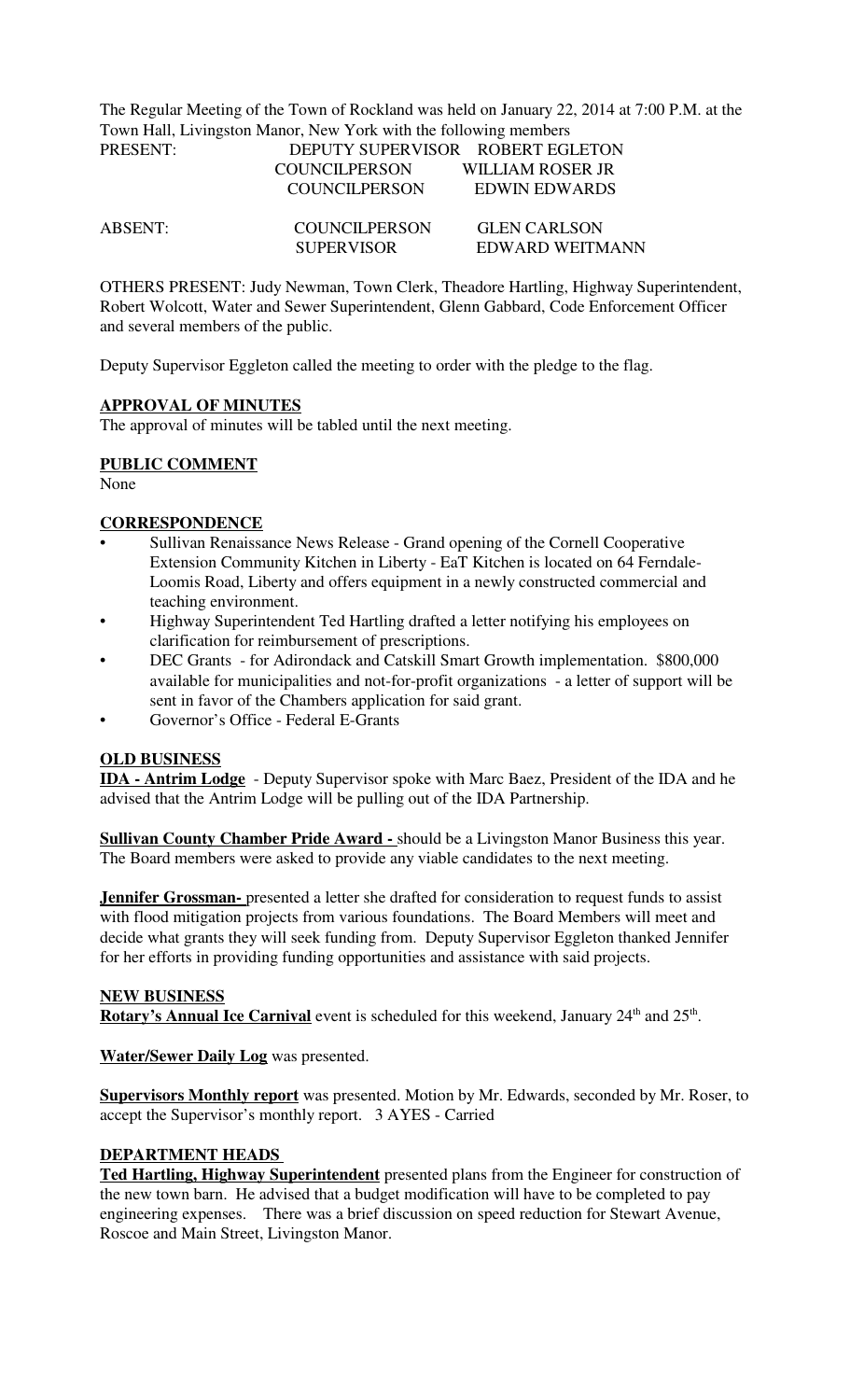# *REGULAR MEETING, TOWN OF ROCKLAND, JANUARY 22, 2015*

**Bob Wolcott, Water and Sewer Superintendent** reported on freeze ups which are customer related. Bipin Ghandi, Engineer for the Town has bids ready to go out and is moving along with plans for the Livingston Manor Waste Water Facility.

**Glenn Gabbard, Code Enforcement Officer** reported on a meeting held by New York State Code Council in Albany. The meeting addressed new regulations on the international code.

Glenn advised that he is receiving bids to board up the building at 60 Main Street, Livingston Manor. The property owner is walking away from said property since documents have been filed condemning it.

Glenn advised that Hemlock Ridge Apartments anticipates their start up date to be in April of this year. He recommends fund be received from them in escrow to cover engineering reviews and special inspections relating to said construction.

He also advised that there are issues with the Willowemoc Motel, Livingston Manor and he will be addressing them through the Justice Court system.

## **RESOLUTION - APPROVE ROAD NAME CHANGE**

On a motion of Mr. Roser, seconded by Mr. Edwards, the following resolution was ADOPTED - VOTES - AYES 3, NAYS 0 - RESOLVED - to approve the name of Smith-Foley Road to Smith Road.

## **APPROVAL OF BILLS**

On a motion of Mr. Roser, seconded by Mr. Edwards, the following resolution was ADOPTED - VOTE - AYES 3, NAYS - RESOLVED - that the bills be paid on Abstract #2 dated January 22, 2015 in the following amounts:

| <b>GENERAL FUND</b>     | Voucher #15 to 39 | \$152,528.63   |
|-------------------------|-------------------|----------------|
| LIV. MANOR SEWER        | Voucher#4 to 11   | \$13,810.57    |
| LIV. MANOR WATER        | Voucher#6 to 15   | \$17,227.62    |
| ROSCOE-ROCKLAND WATER   | Voucher#5 to 12   | \$11,933.23    |
| <b>ROSCOE SEWER</b>     | Voucher #4 to 13  | \$14,353.60    |
| <b>HIGHWAY</b>          | Voucher #8 to 25  | \$140,994.33   |
| LIV. MANOR SEWER CONST. | Voucher #1        | \$27,690.83    |
| LIV. MANOR LIGHT        | Voucher #1 to $2$ | 2,527.62<br>\$ |
| <b>HAZEL PARK LIGHT</b> | Voucher 1 to 2    | 63.84<br>\$    |
| ROSCOE-ROCKLAND LIGHT   | Voucher 1 to 2    | 1,309.00<br>\$ |
|                         |                   |                |

## **PUBLIC COMMENT**

John Crawford, a Livingston Manor resident came before the Board regarding the increase of his tax bill. He suggest the Board look to reduce the budget. Deputy Supervisor Eggleton advised Mr. Crawford that the Board does work to keep taxes down.

## **ADJOURNMENT**

On a motion by Mr. Roser, seconded by Mr. Edwards, the Town Board does hereby adjourn the meeting at 7:38 p.m.

 $\overline{\phantom{a}}$  , and the contract of the contract of the contract of the contract of the contract of the contract of the contract of the contract of the contract of the contract of the contract of the contract of the contrac

Respectfully submitted,

Town Clerk